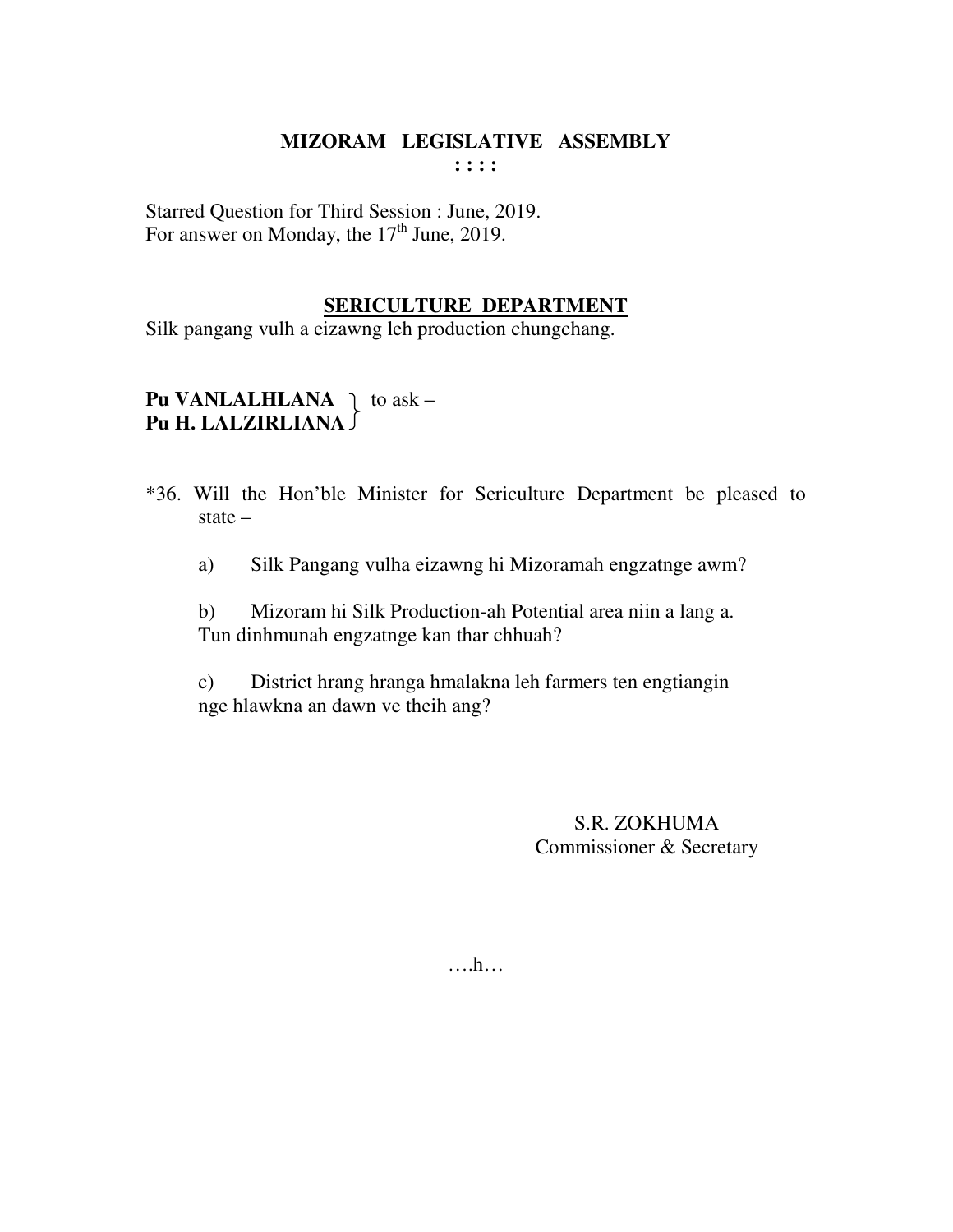#### **: : :**

Starred Question for Third Session : June, 2019. For answer on Monday, the 17<sup>th</sup> June, 2019.

### **DISASTER MANAGEMENT & REHABILITATION DEPARTMENT**

Ngaizel lung tla chungchang.

### **Pu F.LALNUNMAWIA** to ask –

\*37. Will the Hon'ble Minister for Disaster Management & Rehabilitation Department be pleased to state –

Aizawl chhimlam kawtchhuah Ngaizel lung tla thin hi mipui him zawk nan tha leh mumal zawka hmalak tumna a awm em?

> S.R.ZOKHUMA Commissioner & Secretary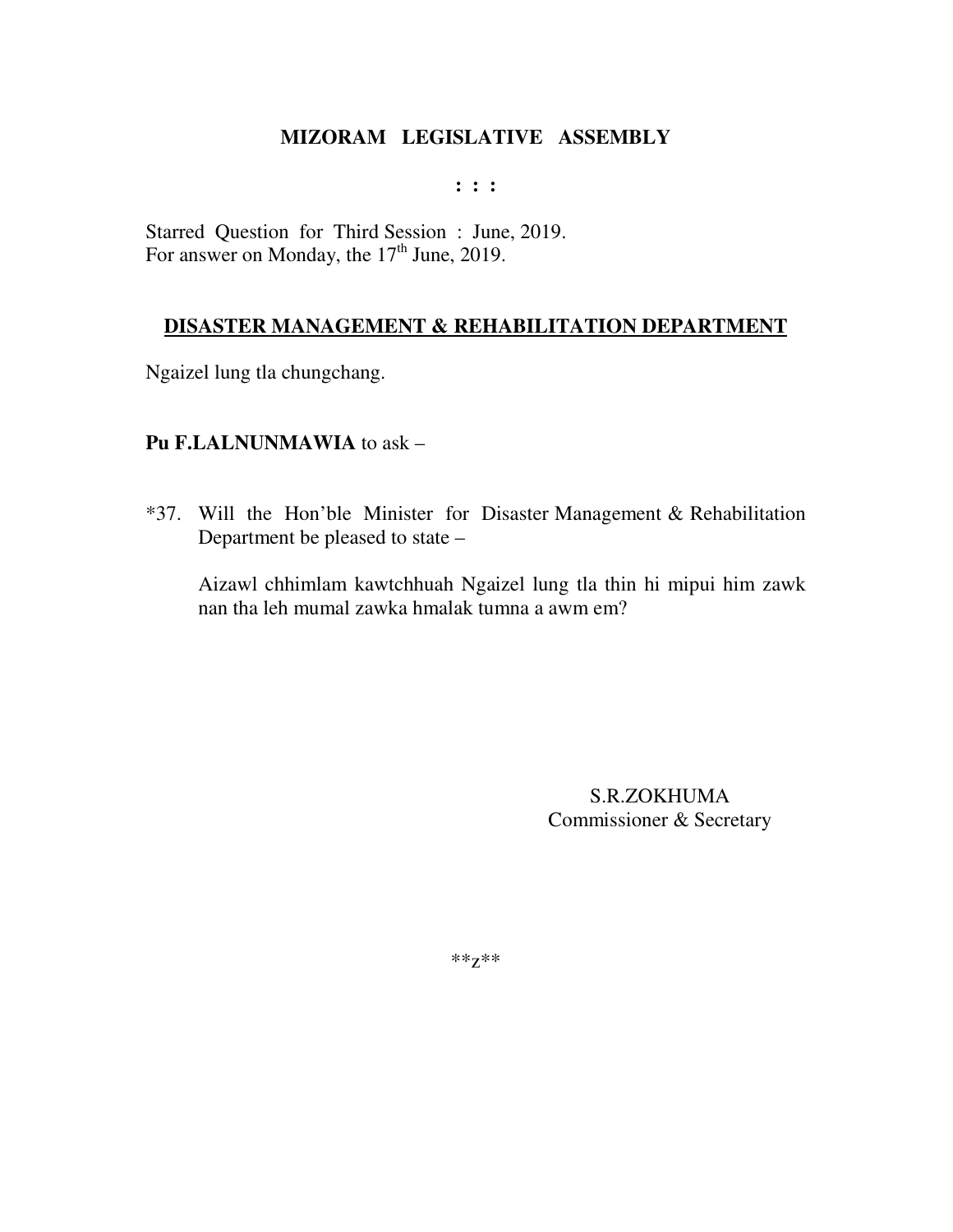#### MIZORAM LEGISLATIVE ASSEMBLY  $\mathbf{11} \mathbf{11} \mathbf{11}$

Starred Question for Third Session : June, 2019. Commencing from Monday, the  $17<sup>th</sup>$  June, 2019.

### HORTICULTURE DEPARTMENT

Champhai SDHO Office chungchang.

#### Dr ZR THIAMSANGA to ask -

\*38. Will the Hon'ble Minister for Horticulture Department be pleased to state  $-$ 

Champhai Sub-Divisional Horticulture Office khi Division puitling a hlan kai tumna a awm em?

> S.R. ZOKHUMA Commissioner & Secretary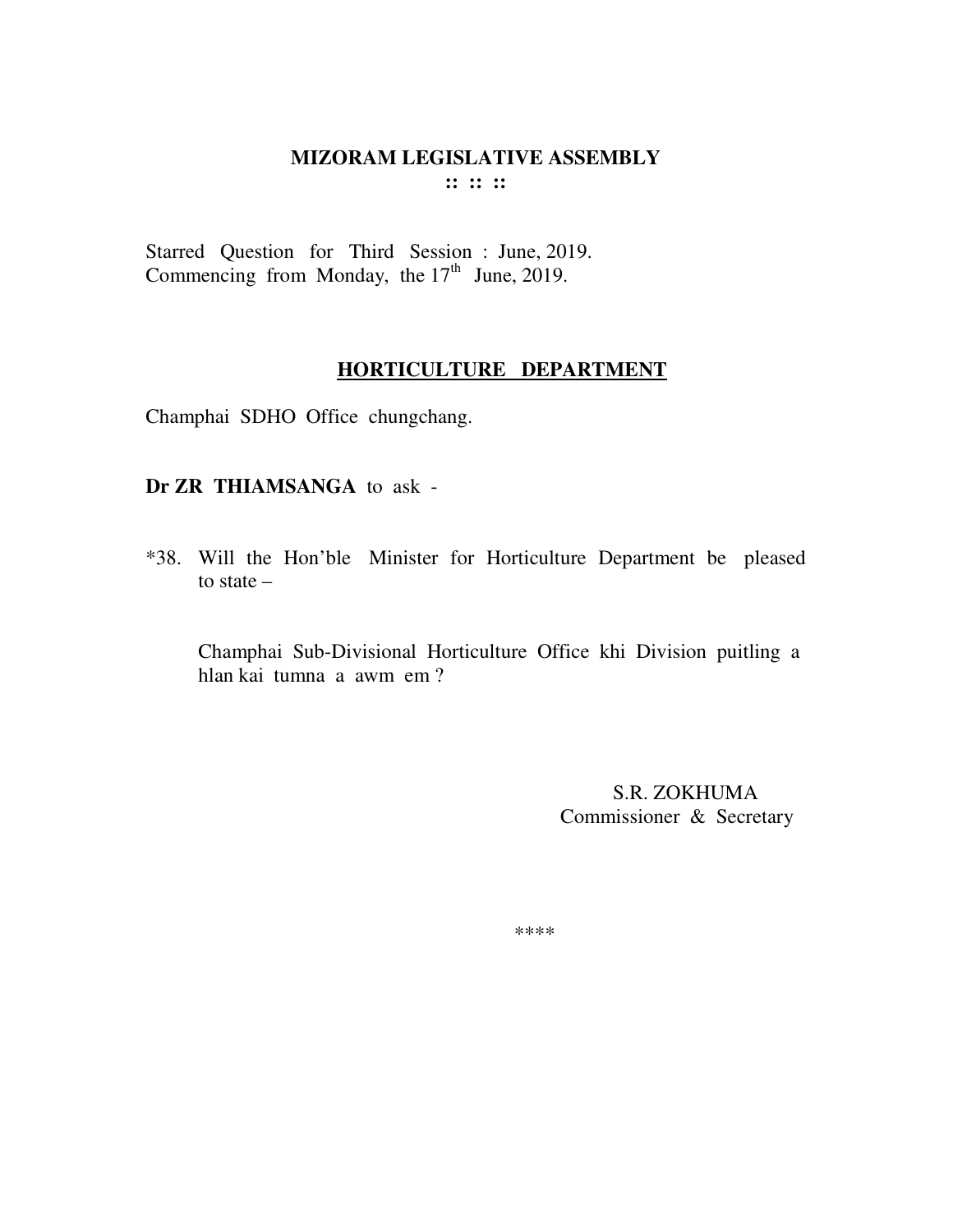**: : :** 

Starred Question for Third Session : June, 2019. For answer on Monday, the 17<sup>th</sup> June, 2019.

### **DISASTER MANAGEMENT & REHABILITATION DEPARTMENT**

Hunthar Veng lei tlahniam chungchang.

### **Pu C.LALMUANPUIA** to ask –

- \*39. Will the Hon'ble Minister for Disaster Management & Rehabilitation Department be pleased to state –
	- (a) Hunthar Veng lei tlahniam thin hi sorkarin tihdam tak tak a tum em?
	- (b) Tum ta se, engtika hna tan nge a tum?

S.R.ZOKHUMA Commissioner & Secretary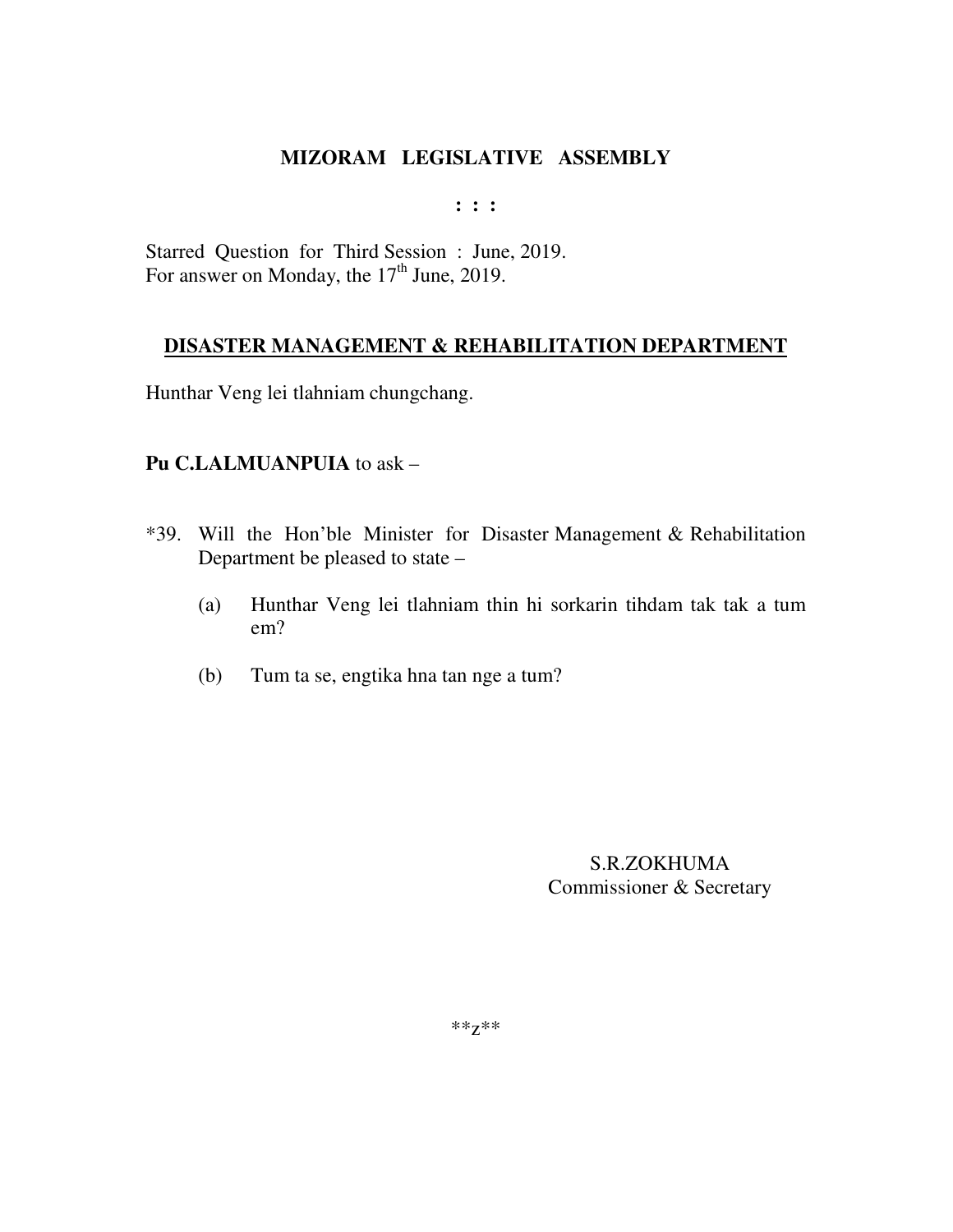**: : :** 

Starred Question for Third Session : June, 2019. For answer on Monday, the  $17<sup>th</sup>$  June, 2019.

### **ART & CULTURE DEPARTMENT**

Kut/Festival atana sum hmuh chungchang.

### **Pu V.L.ZAITHANZAMA** to ask –

- \*40. Will the Hon'ble Minister for Art & Culture Department be pleased to state –
	- (a) Mizoram hian sorkar laipui atangin Kut/Festival atan sum dawn a nei thin em?
	- (b) Sum dawn anih chuan eng Kut/Festival hmanna atan nge tih leh kum khata a dawn zat min hrilh thei em?
	- (c) Chapchar Kut hi tun aia uar leh mipui kokim zawka tel theihna turin ruahmanna a siam theih em?

S.R.ZOKHUMA Commissioner & Secretary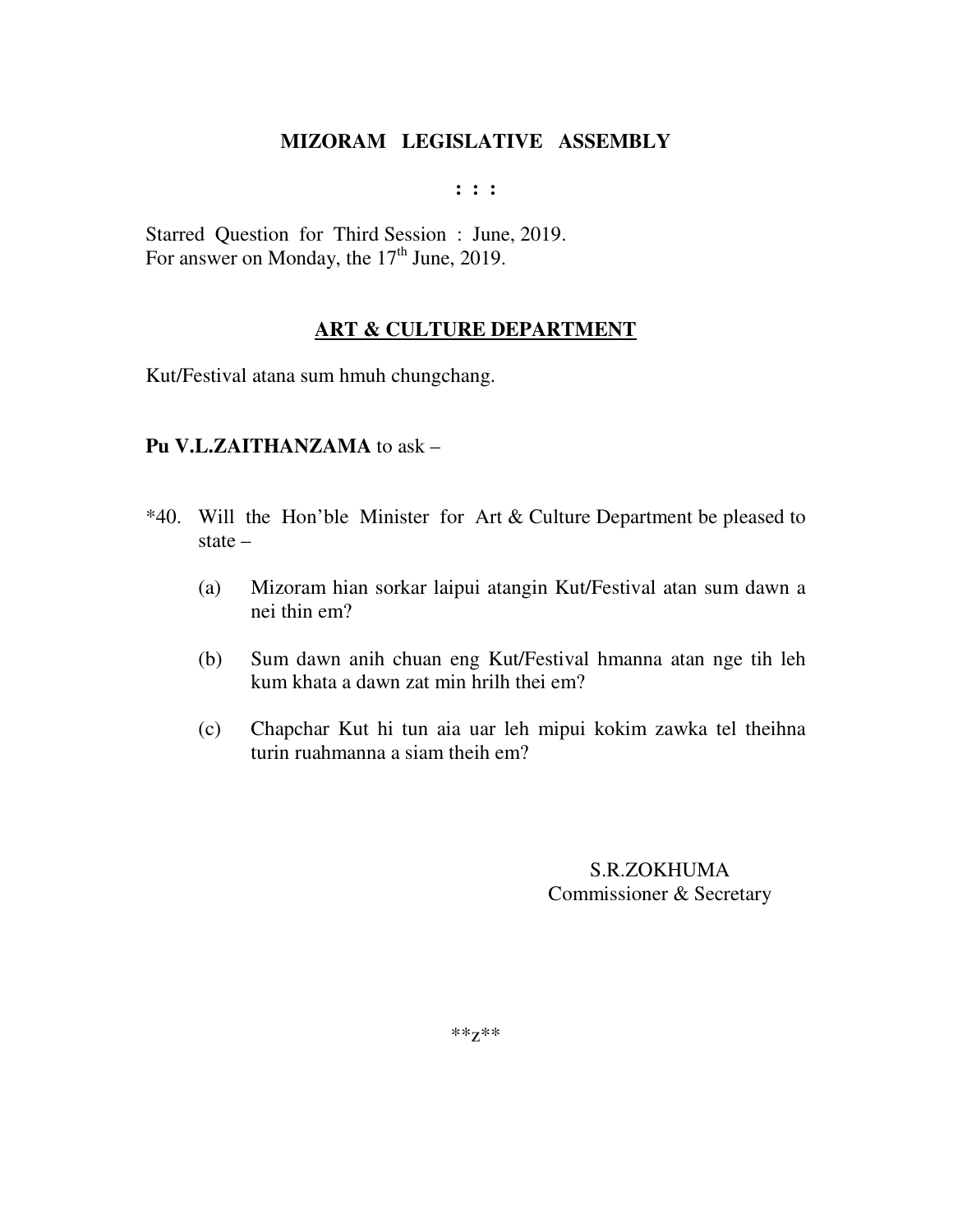**: : :** 

Starred Question for Third Session : June, 2019. For answer on Monday, the  $17<sup>th</sup>$  June, 2019.

### **HOME DEPARTMENT**

Rajiv Nagar-a Police Outpost dah chungchang.

#### **Pu H.LALZIRLIANA** to ask –

\*41. Will the Hon'ble Minister for Home Department be pleased to state – Rajiv Nagar-ah hian Police Outpost dah theih a ni angem?

> S.R.ZOKHUMA Commissioner & Secretary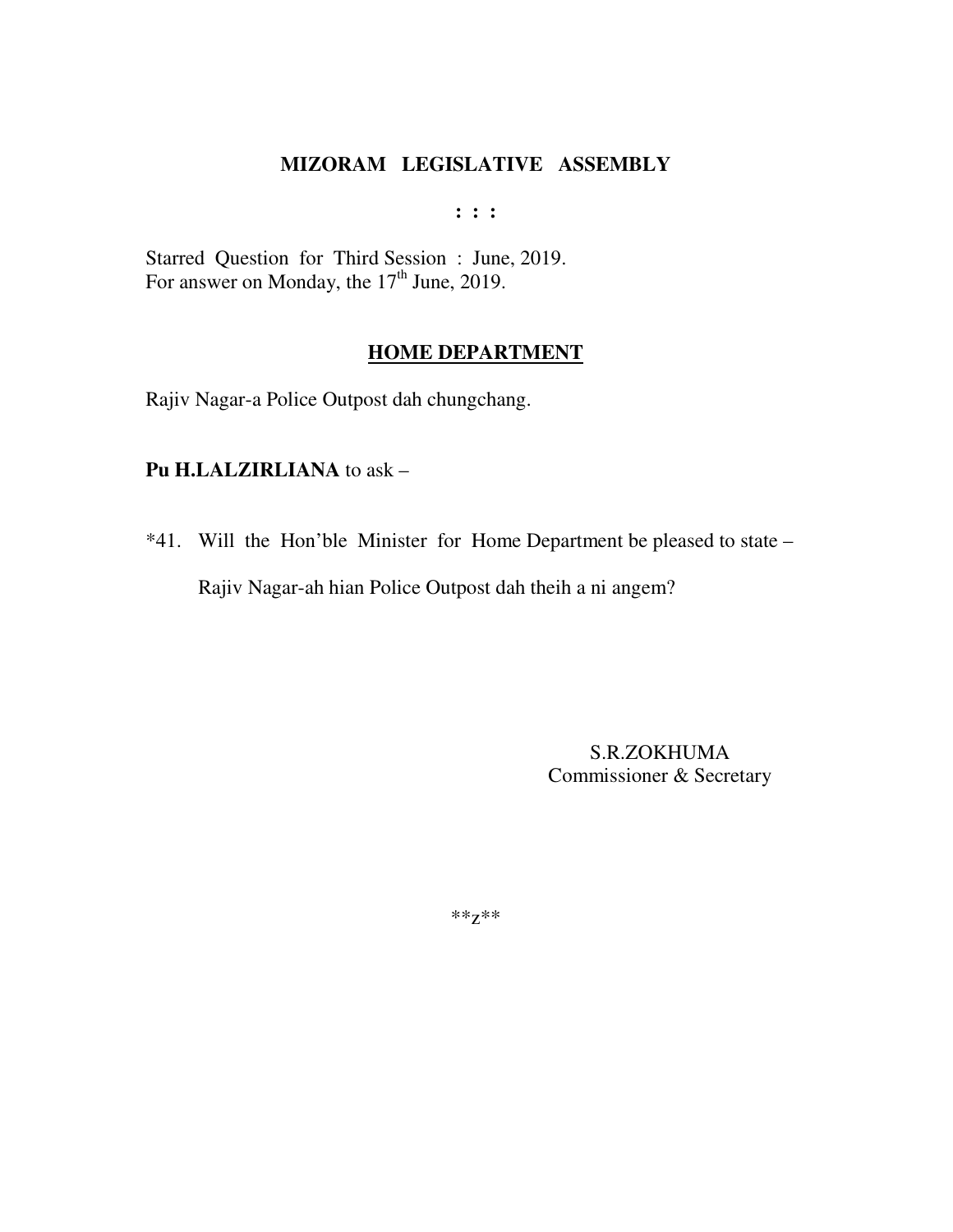#### **MIZORAM LEGISLATIVE ASSEMBLY : : : :**

Starred Question for Third Session : June, 2019. For answer on Monday, the  $17<sup>th</sup>$  June, 2019.

### **HOME DEPARTMENT**

ILP chungchang.

### **Pu LALDUHOMA** to ask –

\*42. Will the Hon'ble Minister for Home Department be pleased to state –

 a) Tun dinhmunah Mizoramah valid ILP nei hnam dang engzat nge awm?

- b) IPL nei lova Mizorama awm an awm em?
- c) ILP pek dan hi computerize tumna a awm em?

S.R. ZOKHUMA Commissioner & Secretary

….h…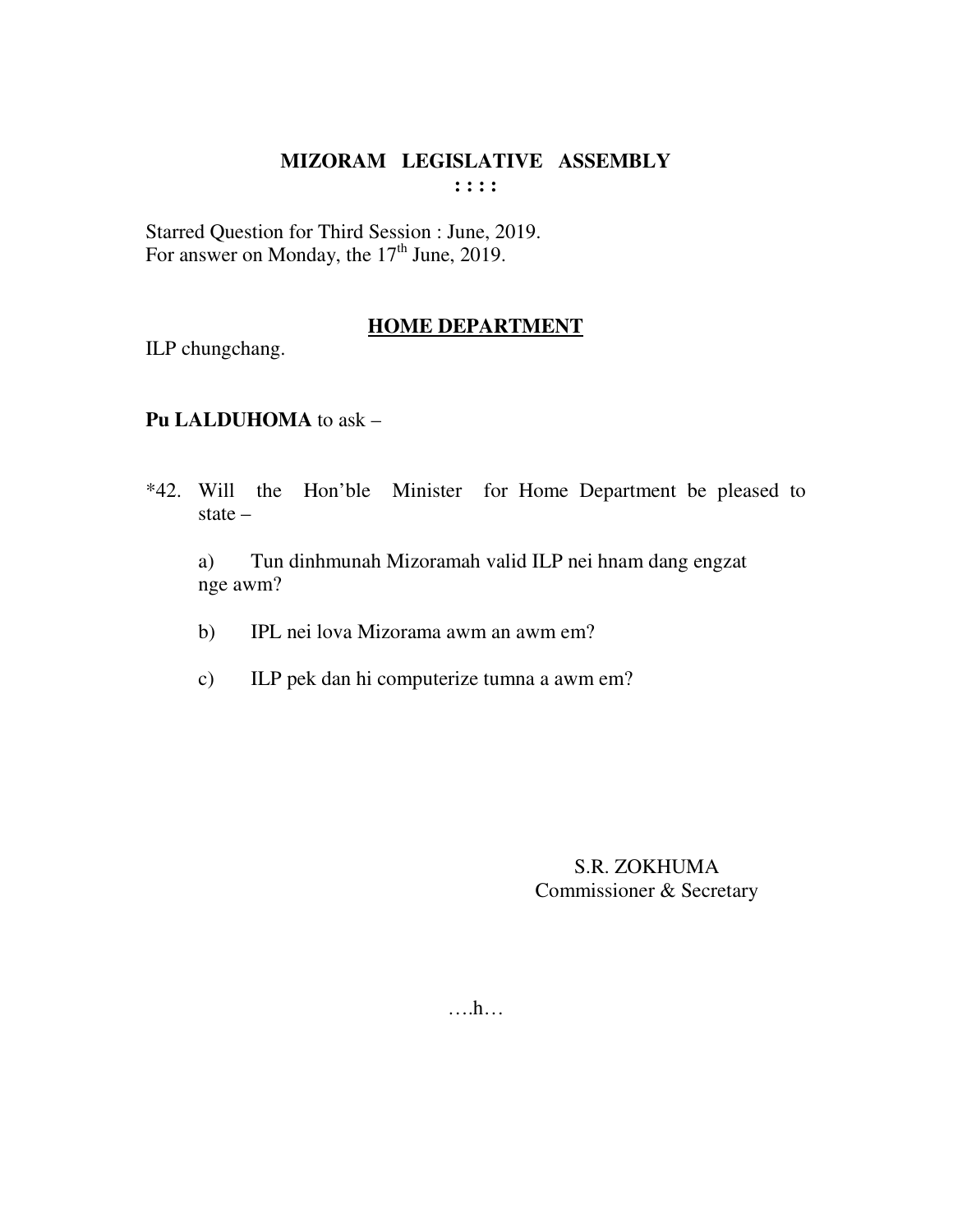## MIZORAM LEGISLATIVE ASSEMBLY  $: : : :$

Starred Question for Third Session : June, 2019.<br>For answer on Monday, the 17<sup>th</sup> June, 2019.

## **HOME DEPARTMENT**

Vairengte Sub-Jail chungchang.

### Pu LALRINSANGA RALTE to ask -

\*43. Will the Hon'ble Minister for Home Department be pleased to state -

Vairengte Sub-Jail hi function tir tumna a awm em?

**S.R. ZOKHUMA** Commissioner & Secretary

 $\dots$ ...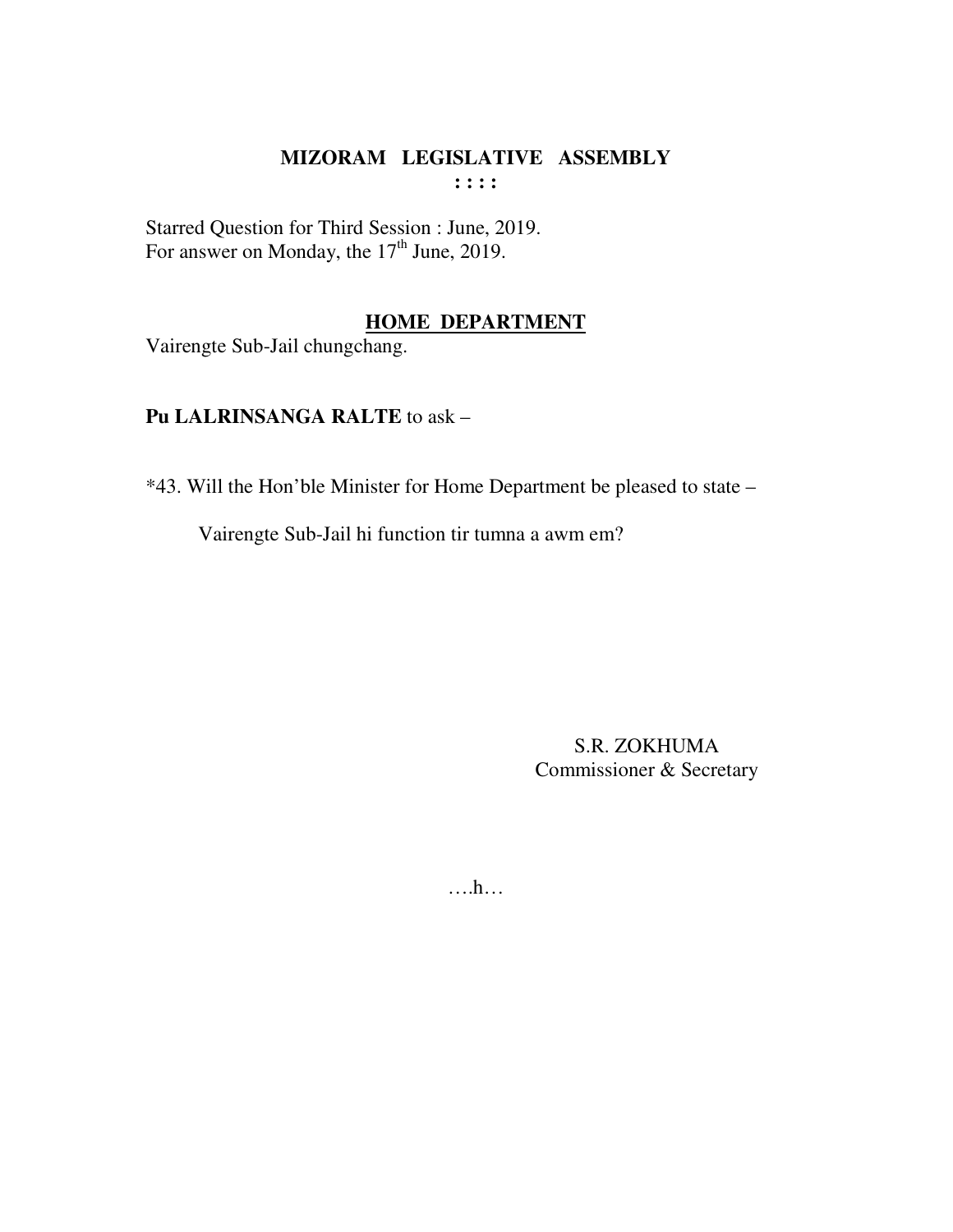#### **: : :**

Starred Question for Third Session : June, 2019. For answer on Monday, the  $17<sup>th</sup>$  June, 2019.

### **DISASTER MANAGEMENT & REHABILITATION DEPARTMENT**

State Disaster Response Fund (SDRF) chungchang.

### **Pu VANLALTANPUIA** to ask –

- \*44. Will the Hon'ble Minister for Disaster Management & Rehabilitation Department be pleased to state –
	- (a) Mizoram sorkarin State Disaster Response Fund (SDRF) Ministry of Home Affairs atanga a hmuh thin tiam lovin DM&R Department enkawlna tur sum a dah thin em?
	- (b) A dah thin anih chuan tun aia thahnem a dah dan a awm em?

S.R.ZOKHUMA Commissioner & Secretary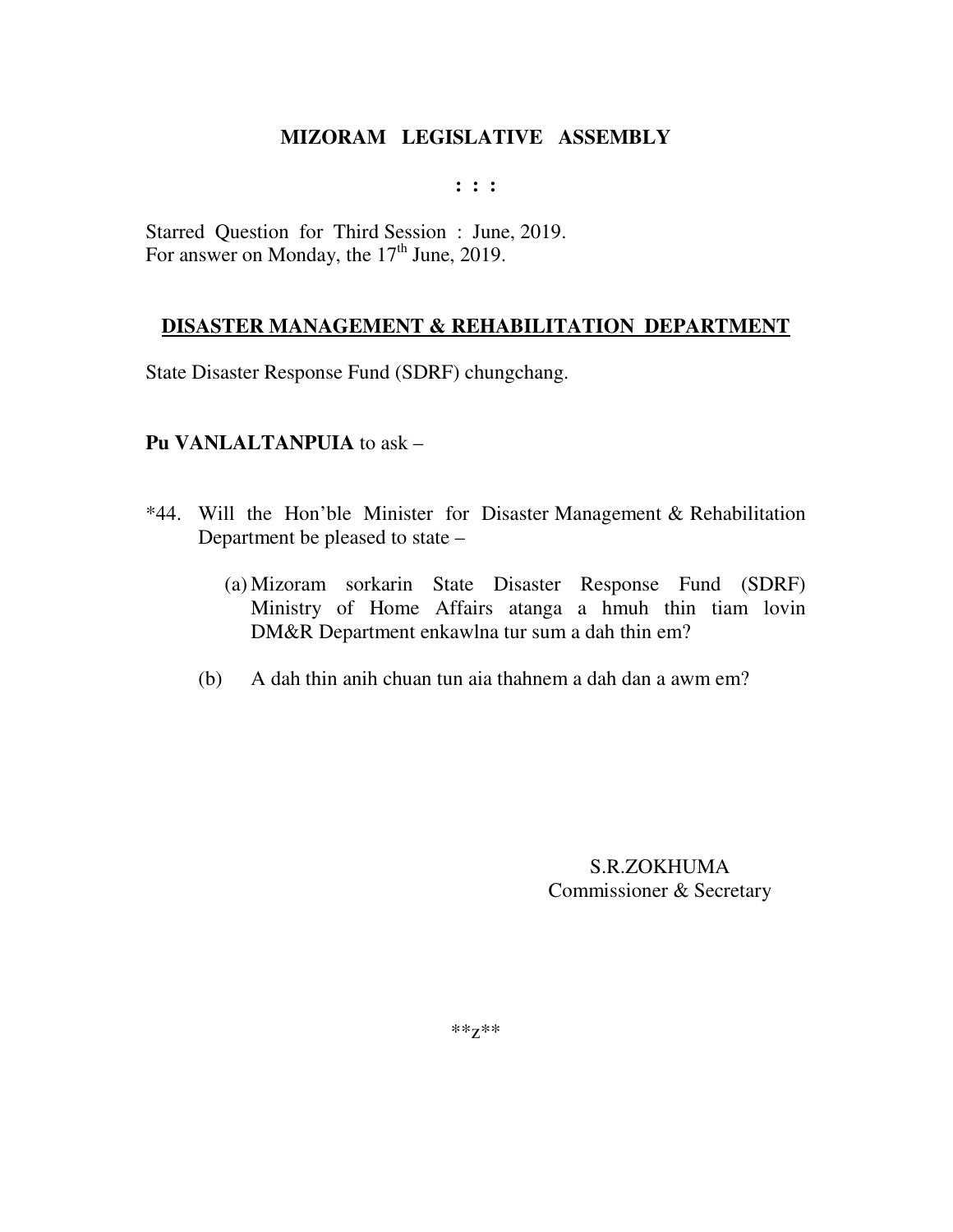**: : :** 

Starred Question for Third Session : June, 2019. For answer on Monday, the  $17<sup>th</sup>$  June, 2019.

### **LABOUR, EMPLOYMENT, SKILL DEVELOPMENT & ENTREPRENEURSHIP DEPARTMENT**

Youth Centre, Serchhip chungchang.

### **Pu LALDUHOMA** to ask –

- \*45. Will the Hon'ble Minister for Labour, Employment, Skill Development & Entrepreneurship Department be pleased to state –
	- (a) Serchhipah Youth Centre sak tum a ni em?
	- (b) Anih chuan hmalak mek dan tlangpui.

S.R.ZOKHUMA Commissioner & Secretary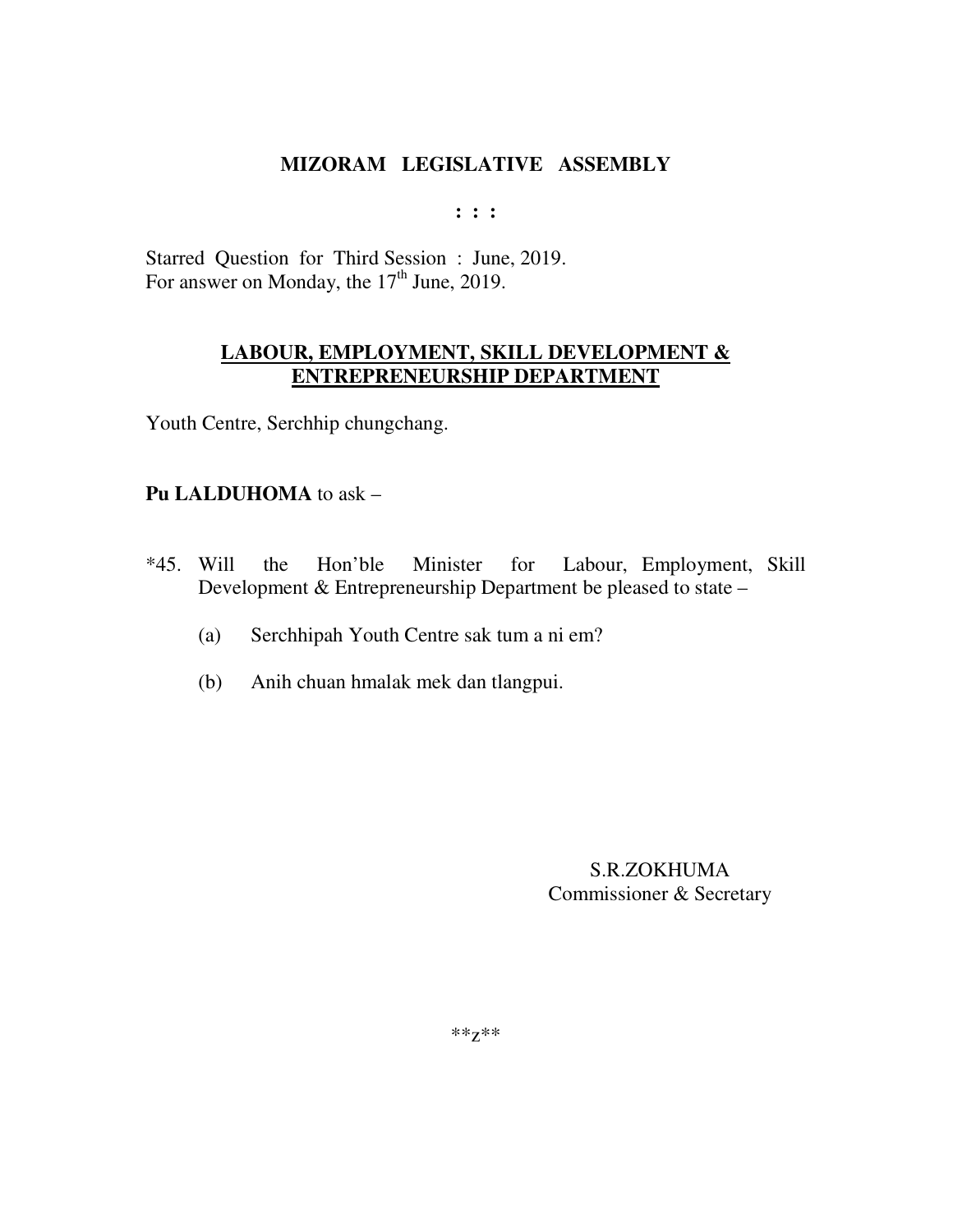#### MIZORAM LEGISLATIVE ASSEMBLY  $: : : :$

Starred Question for Third Session : June, 2019.<br>For answer on Monday, the 17<sup>th</sup> June, 2019.

### **HOME DEPARTMENT**

Silai license renew chungchang.

### Pu L. THANGMAWIA to ask -

\*46. Will the Hon'ble Minister for Home Department be pleased to state  $-$ 

Silai license renew hi SDO (Civil) office-ah te tih ve theih a ni em?

S.R. ZOKHUMA Commissioner & Secretary

 $\dots$ ...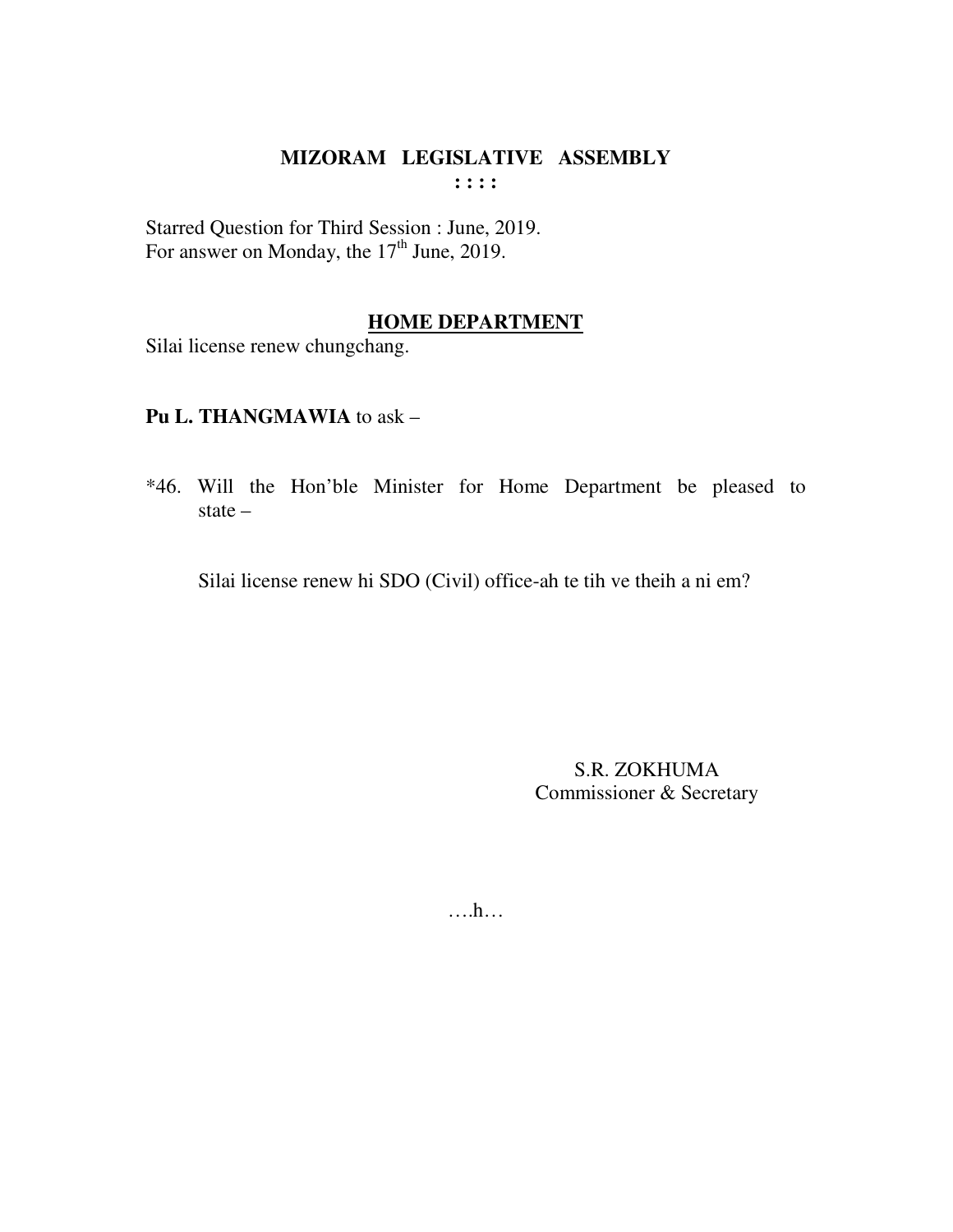#### **MIZORAM LEGISLATIVE ASSEMBLY :: :: ::**

Starred Question for Third Session : June, 2019. Commencing from Wednesday, the  $12<sup>th</sup>$  June, 2019.

**ANIMAL HUSBANDRY & VETERINARY DEPARTMENT**  Lungtiana RAH Centre dah chungchang.

**PU H. BIAKZAUA** to ask -

- \*47. Will the Hon'ble Minister for Animal Husbandry & Veterinary Department be pleased to state –
	- a) AH & Vety Department atangin RAH Centre, Lungtianah dah tumna a awm em ?
	- b) Awm ta se, engtikah nge dah tum a nih ?

 S.R. ZOKHUMA Commissioner & Secretary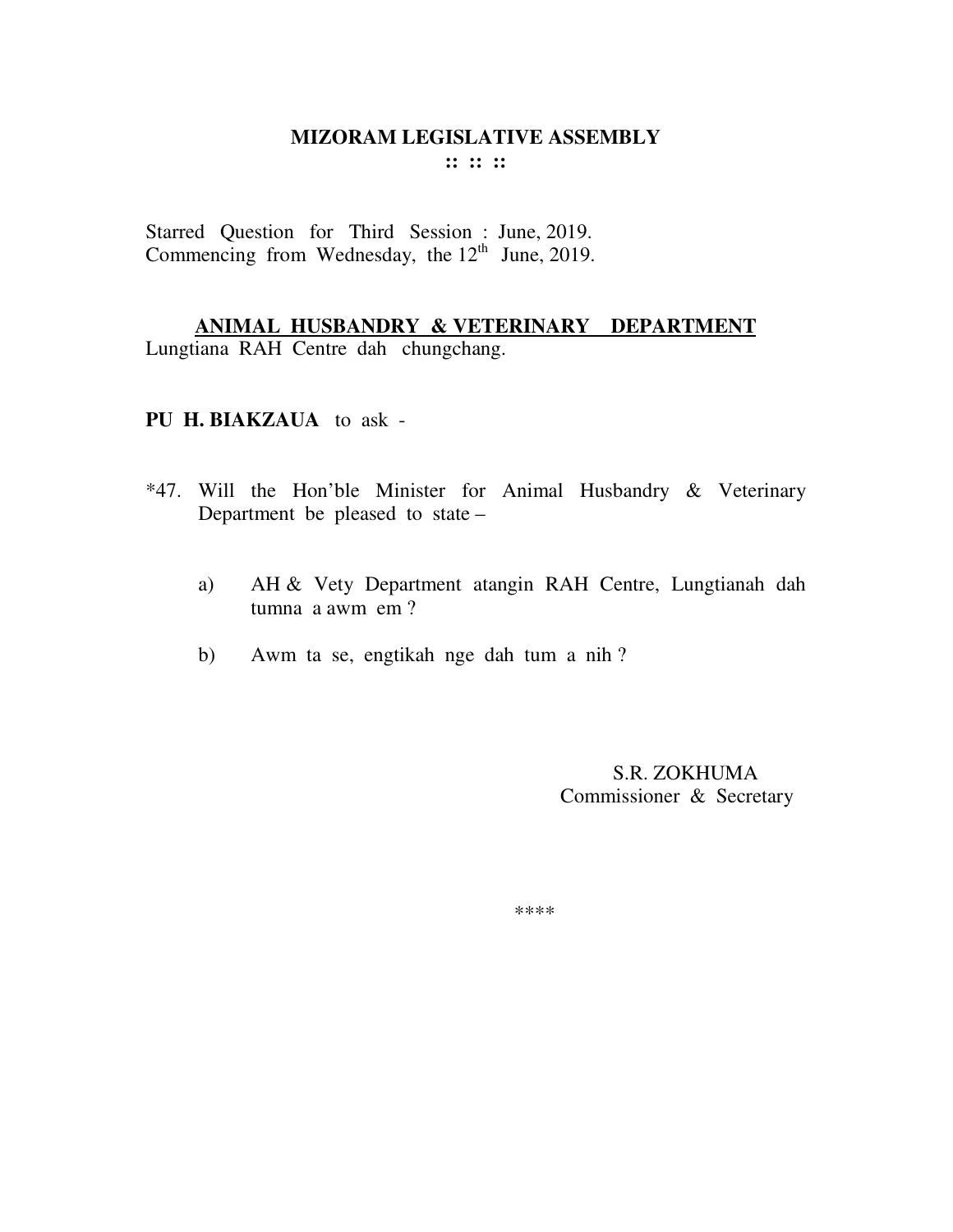**: : : :** 

Starred Question for Third Session : June, 2019. For answer on Monday the  $17<sup>th</sup>$  June, 2019.

## **LABOUR, EMPLOYMENT, SKILL DEVELOPMENT & ENTREPRENEURSHIP DEPARTMENT**

Cess lakkhawm zat chungchang.

### **Pu VANLALHLANA** to ask –

\*48. Will the Hon'ble Minister for Labour, Employment, Skill Development & Entrepreneurship Department be pleased to state –

 Construction work atanga Cess lakkhawm hi engzatnge tling tawh? Eng atana hman tur nge?

> S.R. ZOKHUMA Commissioner & Secretary

\*\*B\*\*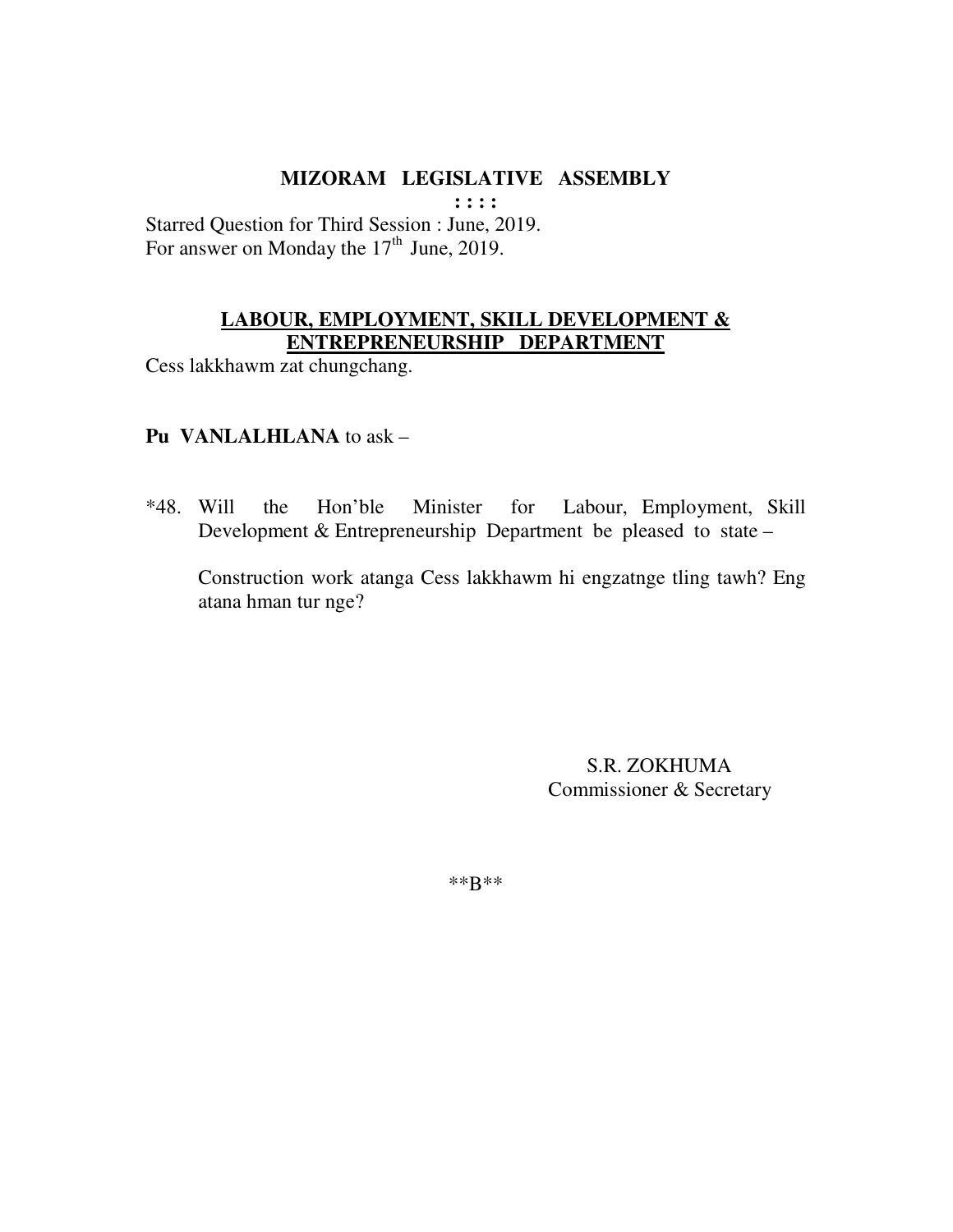**: : :** 

Starred Question for Third Session : June, 2019. For answer on Monday, the 17<sup>th</sup> June, 2019.

## **ANIMAL HUSBANDRY & VETERINARY DEPARTMENT**

Serchhipa District Veterinary Hospital sak chungchang.

### **Pu LALDUHOMA** to ask –

- \*49. Will the Hon'ble Minister for Animal Husbandry & Veterinary Department be pleased to state –
	- (a) Serchhip-ah District Veterinary Hospital sak tum a ni em?
	- (b) Anih chuan ruahmanna kalpui dan tlangpui.

S.R. ZOKHUMA Commissioner & Secretary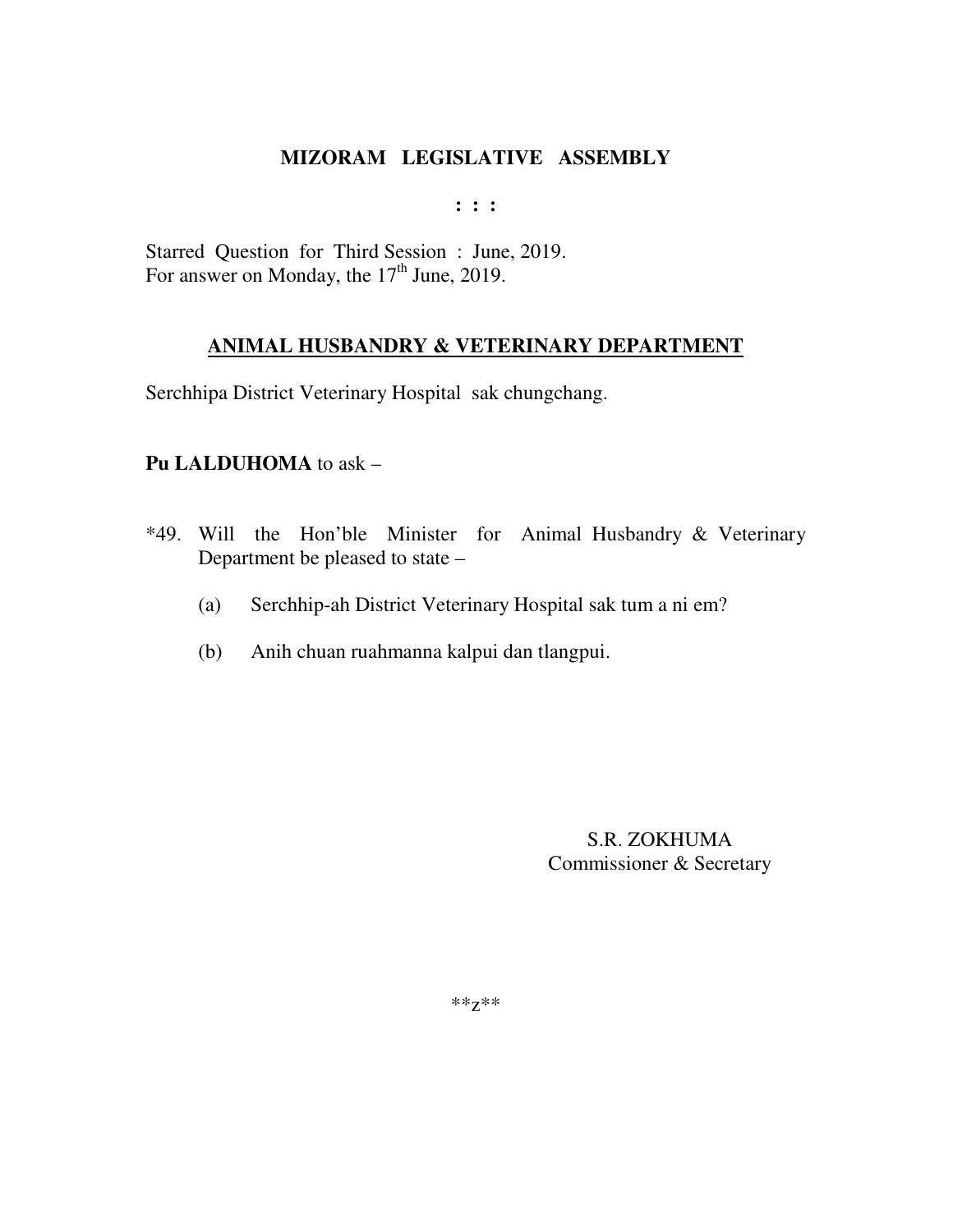**: : :** 

Starred Question for Third Session : June, 2019. For answer on Monday, the  $17<sup>th</sup>$  June, 2019.

### **ANIMAL HUSBANDRY & VETERINARY DEPARTMENT**

Aizawl South III biala Vety doctor dah chungchang.

### **Pu F.LALNUNMAWIA** to ask –

- \*50. Will the Hon'ble Minister for Animal Husbandry & Veterinary Department be pleased to state –
	- (a) Aizawl South III bialah hian Vety Doctor dah tumna a awm em?
	- (b) Awm lo se, sorkar-in dah dan tur a ngaihtuah thei ang em?

S.R.ZOKHUMA Commissioner & Secretary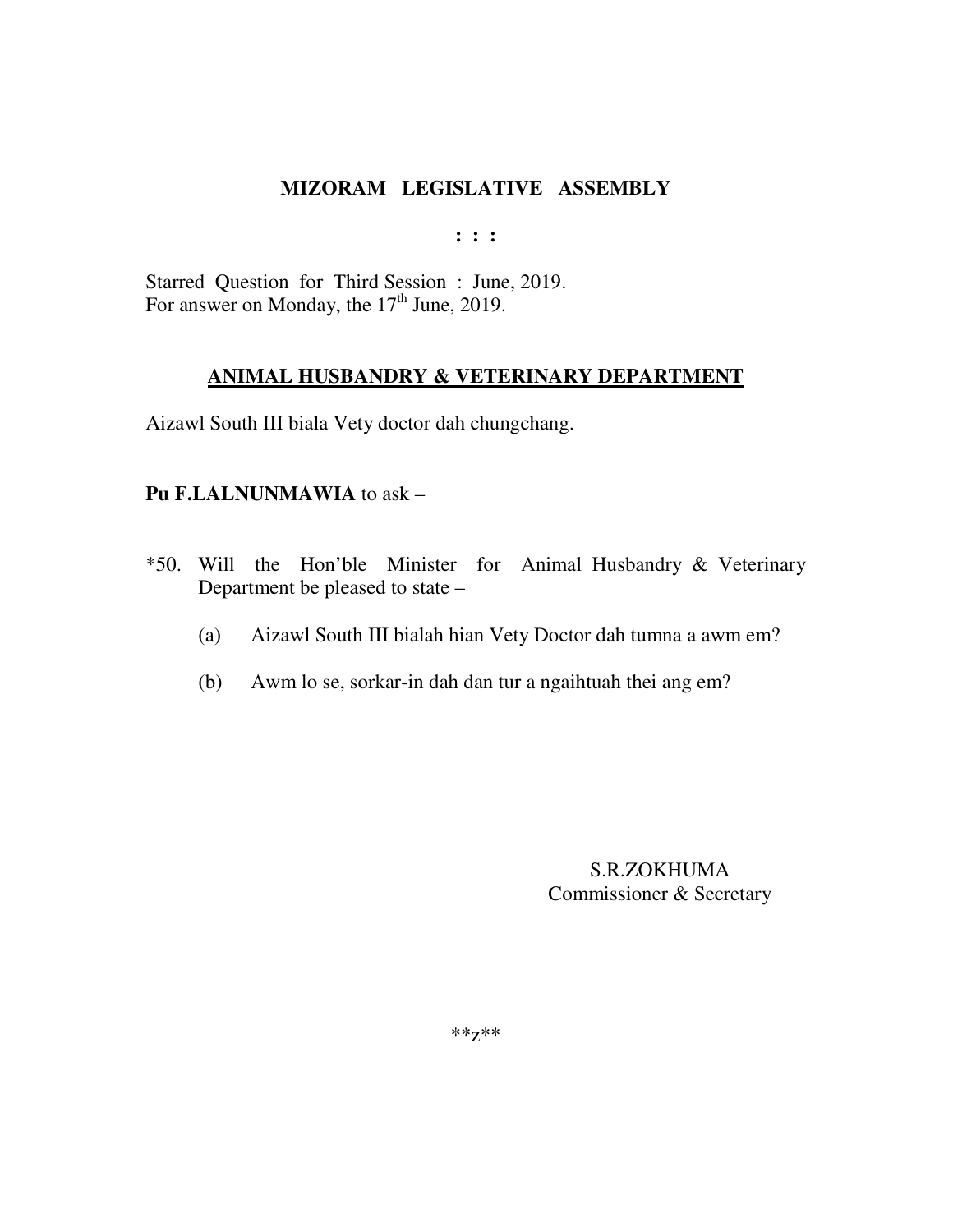## **MIZORAM LEGISLATIVE ASSEMBLY :: :: ::**

Starred Question for Third Session : June, 2019. Commencing from Friday, the  $17<sup>th</sup>$  June, 2019.

### **ANIMAL HUSBANDRY & VETERINARY DEPARTMENT**

Zokhawthar a Quarantine Station chungchang.

#### **Dr. ZR THIAMSANGA** to ask -

\*51. Will the Hon'ble Minister for Animal Husbandry & Veterinary Department be pleased to state –

Zokhawthar a Quarantine Station awm loh avanga Life Animal Certificate check mumal awm thin lo khi mumal zawka kalpui dan a awm ang em ?

> S.R. ZOKHUMA Commissioner & Secretary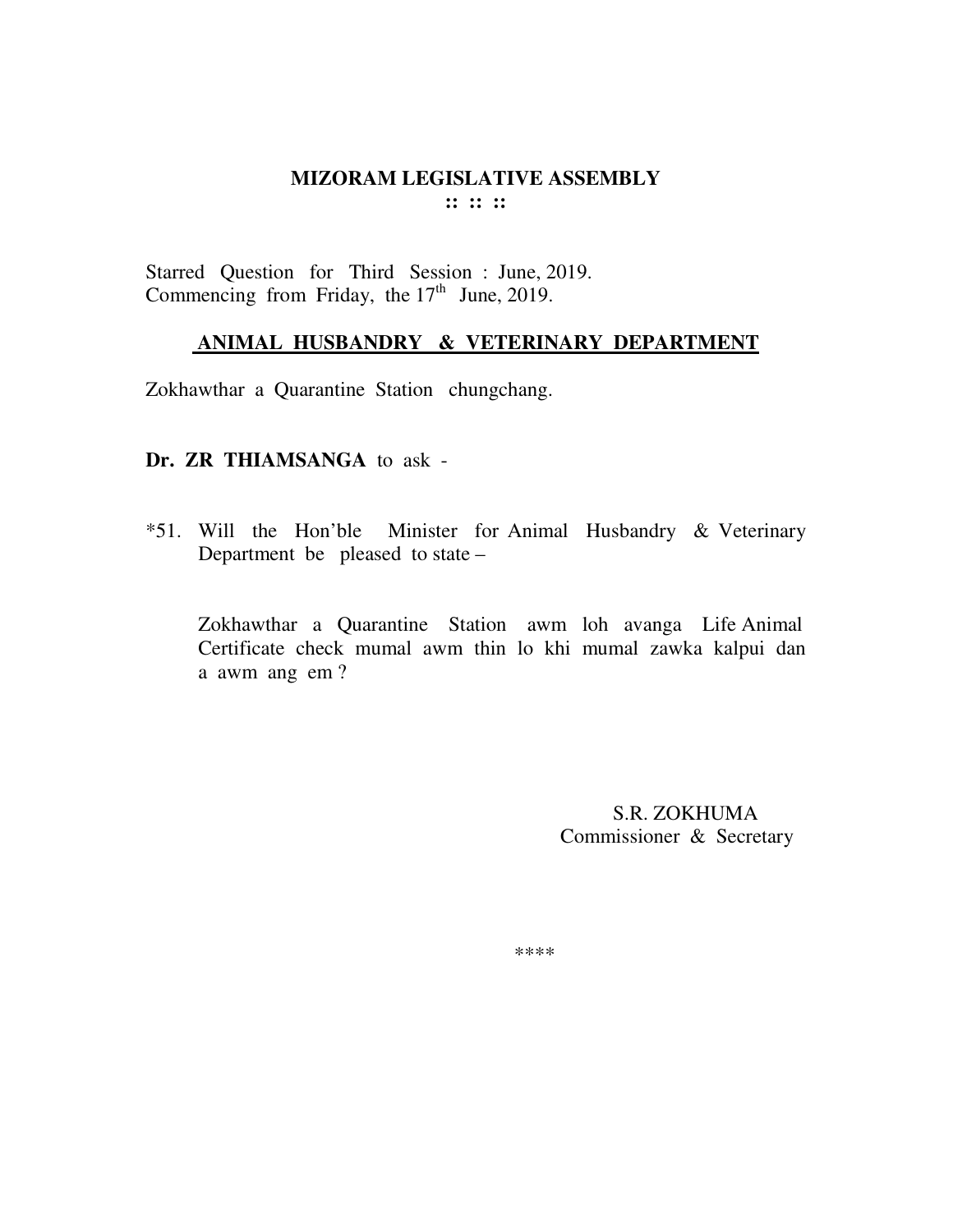#### **MIZORAM LEGISLATIVE ASSEMBLY :: :: ::**

Starred Question for Third Session : June, 2019. Commencing from Friday, the  $17<sup>th</sup>$  June, 2019.

### **SERICULTURE DEPARTMENT**

Lawngtlai District a Sericulture Department hmalakna chungchang.

#### **PU H. BIAKZAUA** to ask -

\*52. Will the Hon'ble Minister for Sericulture Department be pleased to state –

Lawngtlai District chhunga Sericulture Department hmalakna engte nge ?

> S.R. ZOKHUMA Commissioner & Secretary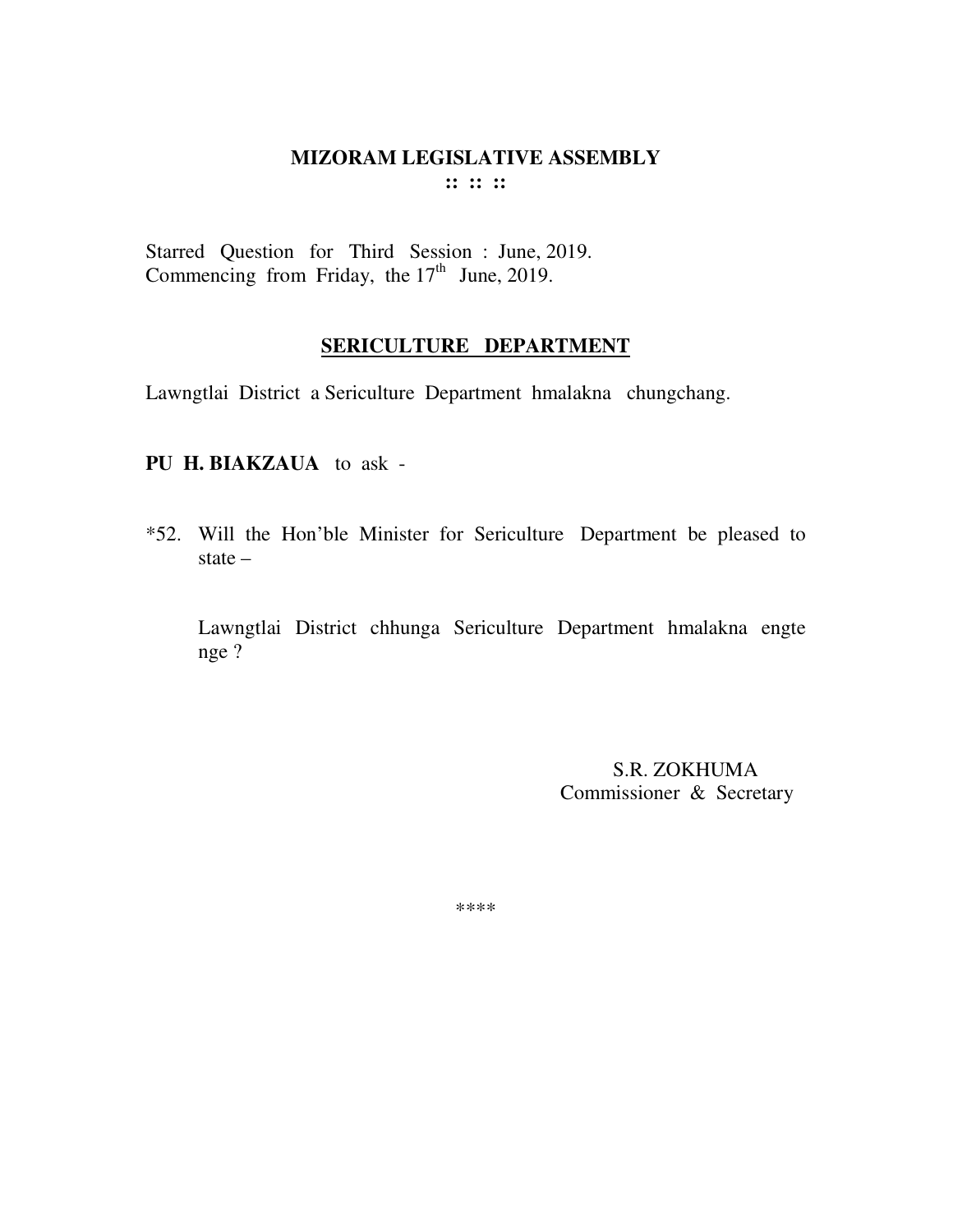Starred Question for Third Session : June, 2019. For answer on Monday, the 17<sup>th</sup> June, 2019.

#### **HOME DEPARTMENT**

Reiek BDO Area a Police station/Out Post dah chungchang.

## Pu LALRINTLUANGA SAILO to ask -

\*53. Will the Hon'ble Minister for Home Department be pleased to state  $-$ 

Reiek BDO-Area chhungah hian Police Station/Out Post dah tumna a awm em? Awm nise khawiah nge dah tum a nih?

> S.R. ZOKHUMA Commissioner & Secretary

 $\dots$ ...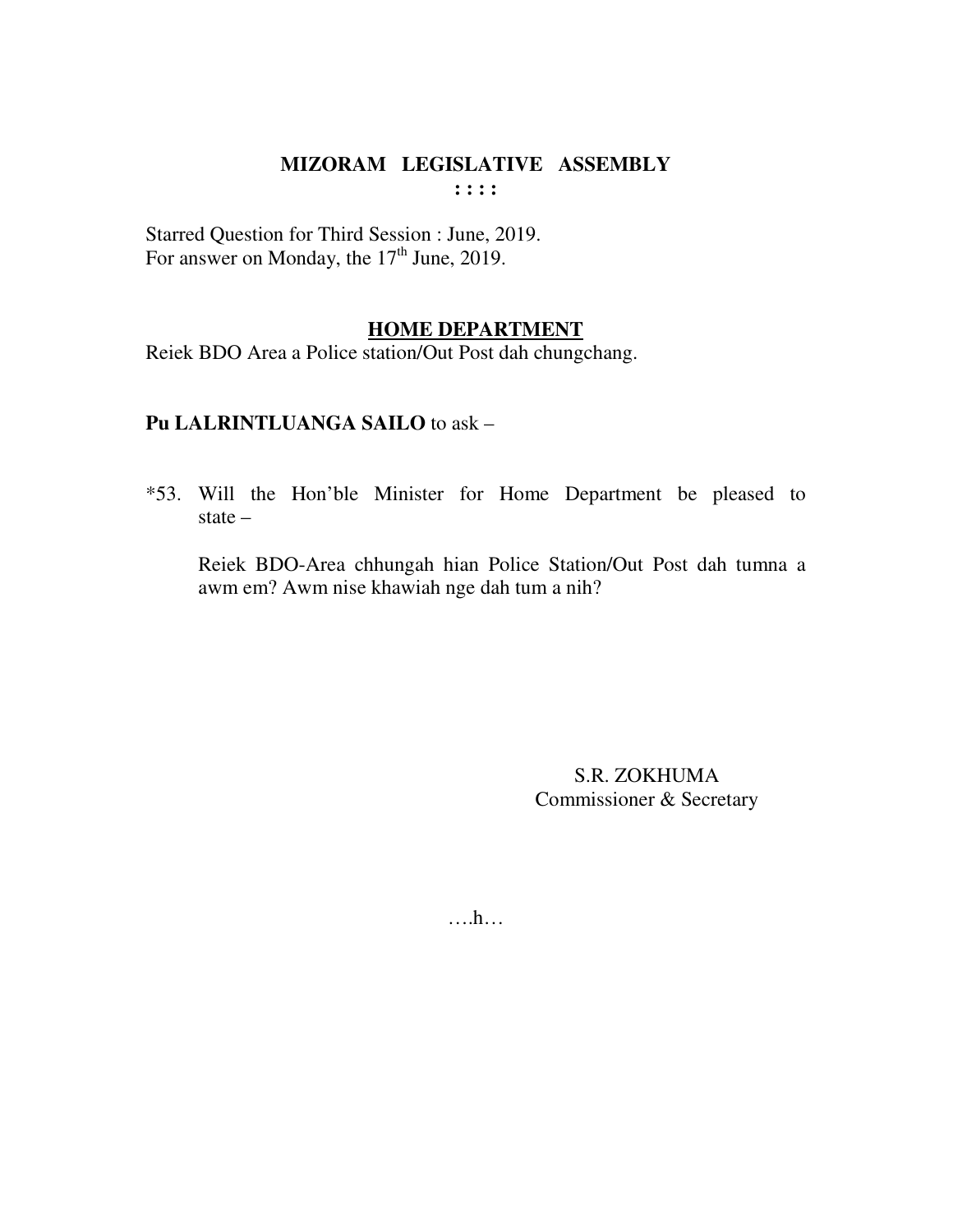**: : :** 

Starred Question for Third Session : June, 2019. For answer on Monday, the 17<sup>th</sup> June, 2019.

### **SERICULTURE DEPARTMENT**

Thenzawl Govt. Sericulture Farm chungchang.

### **Pu LALDUHOMA** to ask –

- \*54. Will the Hon'ble Minister for Sericulture Department be pleased to state –
	- (a) Thenzawl Govt. Sericulture Farm-ah hian thawktu engzatnge awm?
	- (b) He farm-ah hian Thingtheihmu, Muga leh Som (Bulfek) puitling engzatnge awm?

S.R. ZOKHUMA Commissioner & Secretary